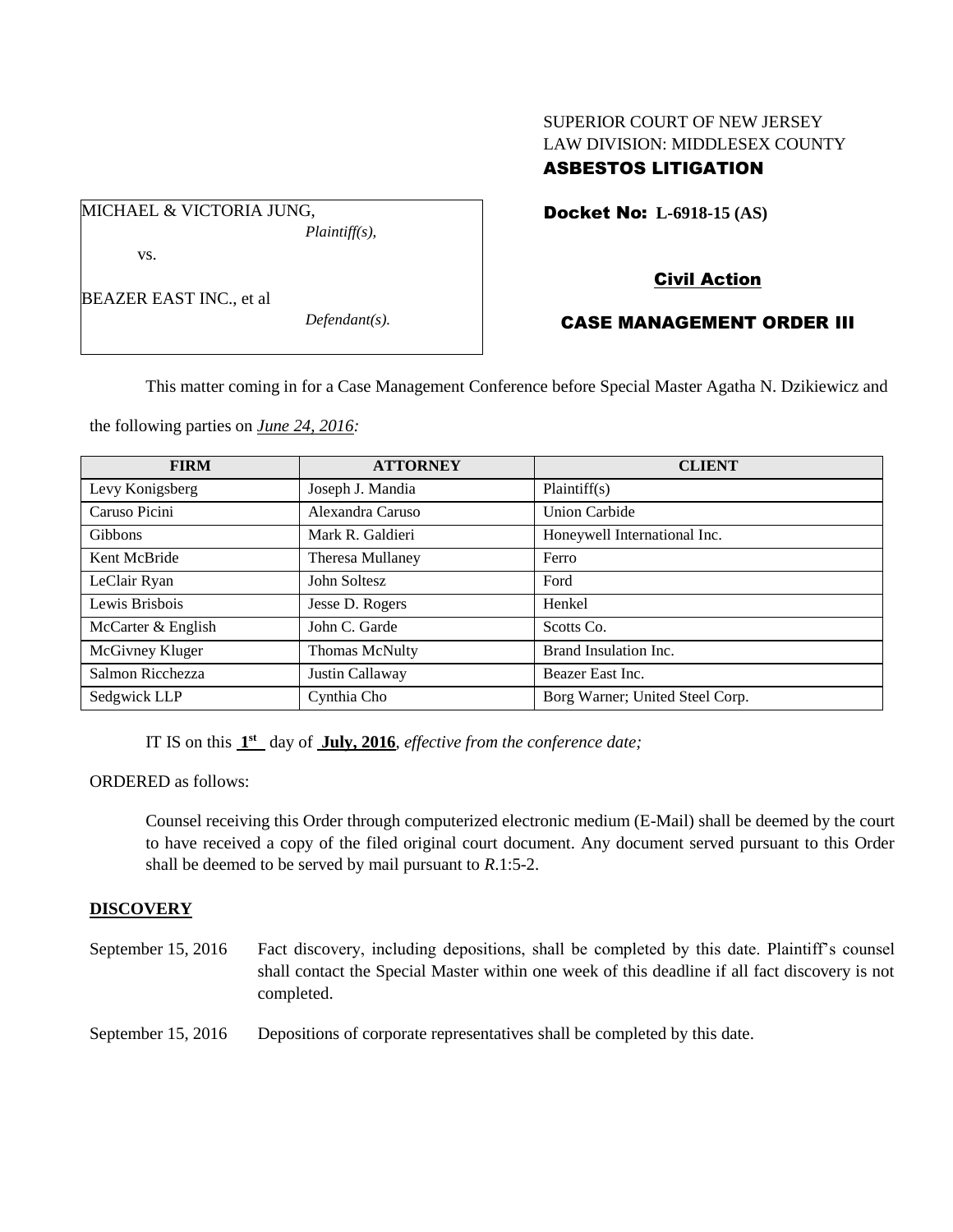#### **EARLY SETTLEMENT**

November 4, 2016 Settlement demands shall be served on all counsel and the Special Master by this date.

#### **SUMMARY JUDGMENT MOTION PRACTICE**

- September 16, 2016 Plaintiff's counsel shall advise, in writing, of intent not to oppose motions by this date.
- September 30, 2016 Summary judgment motions shall be filed no later than this date.
- October 28, 2016 Last return date for summary judgment motions.

#### **MEDICAL DEFENSE**

- August 15, 2016 Plaintiff shall serve medical expert reports by this date.
- August 15, 2016 Upon request by defense counsel, plaintiff is to arrange for the transfer of pathology specimens and x-rays, if any, by this date.
- November 30, 2016 Defendants shall identify its medical experts and serve medical reports, if any, by this date. **In addition, defendants shall notify plaintiff's counsel (as well as all counsel of record) of a joinder in an expert medical defense by this date.**

#### **LIABILITY EXPERT REPORTS**

- October 17, 2016 Plaintiff shall identify its liability experts and serve liability expert reports or a certified expert statement by this date or waive any opportunity to rely on liability expert testimony.
- November 30, 2017 Defendants shall identify its liability experts and serve liability expert reports, if any, by this date or waive any opportunity to rely on liability expert testimony.

#### **ECONOMIST EXPERT REPORTS**

- October 17, 2016 Plaintiff shall identify its expert economists and serve expert economist report(s), if any, by this date or waive any opportunity to rely on economic expert testimony.
- November 30, 2016 Defendants shall identify its expert economists and serve expert economist report(s), if any, by this date or waive any opportunity to rely on economic expert testimony.

#### **EXPERT DEPOSITIONS**

December 23, 2016 Expert depositions shall be completed by this date. To the extent that plaintiff and defendant generic experts have been deposed before, the parties seeking that deposition in this case must file an application before the Special Master and demonstrate the necessity for that deposition. To the extent possible, documents requested in a deposition notice directed to an expert shall be produced three days in advance of the expert deposition. The expert shall not be required to produce documents that are readily accessible in the public domain.

 $\_$  , and the set of the set of the set of the set of the set of the set of the set of the set of the set of the set of the set of the set of the set of the set of the set of the set of the set of the set of the set of th